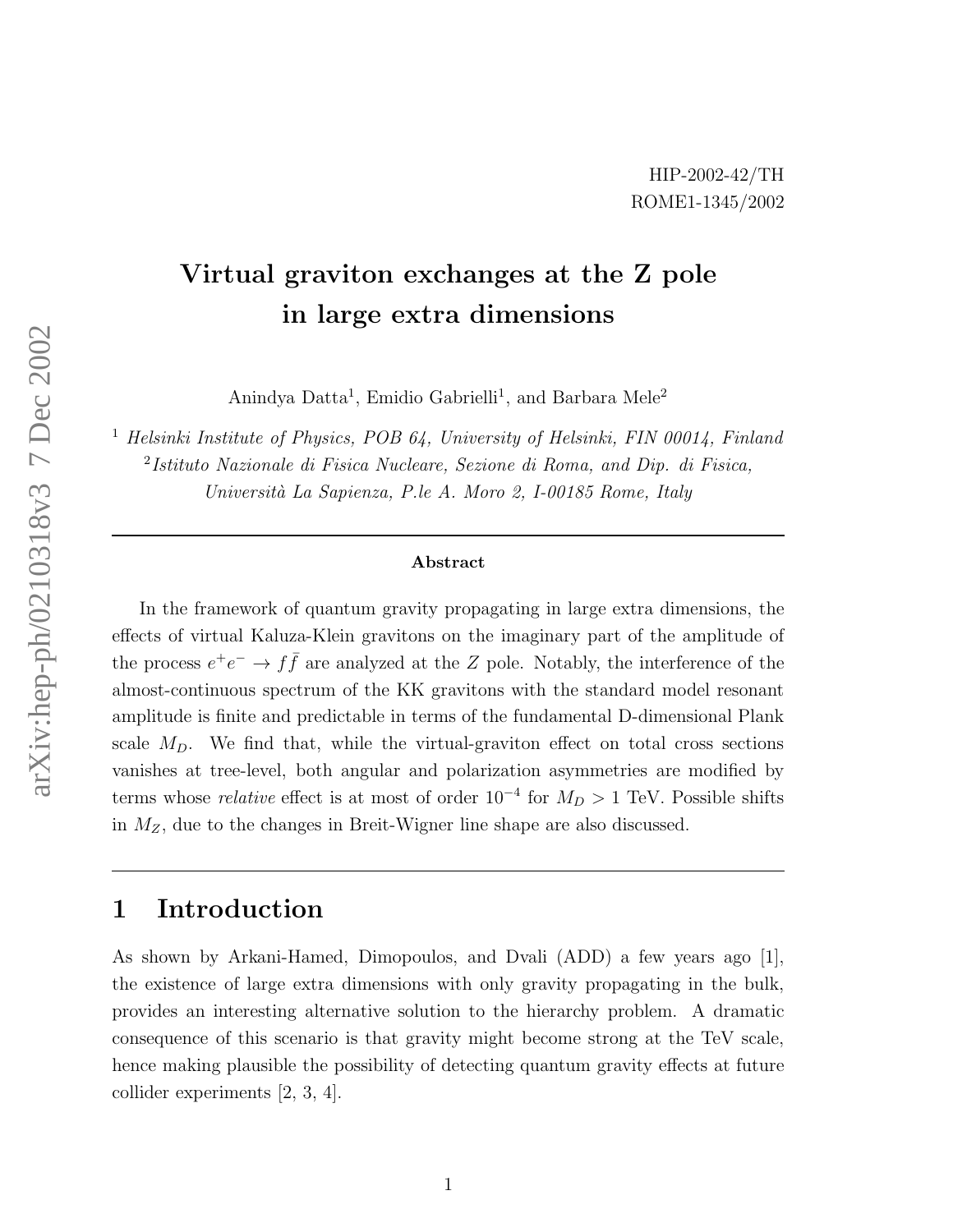In the ADD scenario, the Newton's constant  $G_N$  in the 3+1 dimensional space is related to the corresponding Planck scale  $M_D$  in the  $D = 4 + \delta$  dimensional space by [1]

$$
G_N^{-1} = 8\pi R^\delta M_D^{2+\delta} \tag{1}
$$

where  $R$  is the radius of the compact manifold assumed to be on a torus. Therefore, the weakness of gravity might be due to the large size of the compactified extra dimensional space. In particular, if  $M_D \sim \text{TeV}$  then deviations from the Newton's law are expected at distances of order  $R < 10^{32/6-19}$  meters [5]. This is compatible with the present experimental sensitivity in gravity tests, which is above the millimeter scale. Then, assuming  $M_D \sim \text{TeV}$ , Eq.(1) implies  $\delta \geq 2$ .

The effective Einstein theory in 3+1 dimension is then obtained by integrating out compact extra dimensions. It describes massive Kaluza-Klein (KK) excitations of the standard graviton field.<sup>∗</sup> The KK excitations are very narrowly spaced in comparison to the  $M_D$  scale, and can be often treated as a continuum. Remarkably, in the inclusive production (or virtual exchange) of KK gravitons, the sum over the allowed tower of KK states replaces the suppression factor  $(E/M_P)^2$  associated to a single graviton production by the quantity  $(E/M_D)^{2+\delta}$ , where E is the typical energy of the process, and  $M_P$  is the Plank mass. Therefore, if  $M_D$  is of order of TeV, quantum gravity effects may become accessible at future collider experiments.

In the framework of the ADD scenario, two classes of processes have been analyzed in  $e^+e^-$  and hadron collisions [2, 3, 4, 6] : the direct production of KK gravitons, detected as missing energy in the final states, and the virtual KK graviton exchange. In the latter case, the graviton exchange induces local dimension-eight operators (associated with the square of the energy momentum-tensor) that will affect, for instance, the standard four fermion processes. The real part of this kind of contribution is divergent [3]. The divergences can be regularized by introducing an unknown ultraviolet cutoff, therefore loosing the predictivity in terms of the fundamental Plank scale  $M_D$ . Indeed, in the effective Einstein theory in 3+1 dimension, arising by integrating out extra dimensions, divergences can appear even at tree-level after summing over the KK states of the graviton propagator. In the case of virtual graviton exchange, in many analyses the assumption is made that the *divergent* real part of the amplitude A is dominated by the lowest dimensional operator (of dimension eight in the case considered)

$$
Re\left[\mathcal{A}\right] = \frac{4\pi}{\Lambda_T^4} \left(T_{\mu\nu}T^{\mu\nu} - \frac{1}{\delta + 2}T_{\mu}^{\mu}T_{\nu}^{\nu}\right) \tag{2}
$$

where  $T_{\mu\nu}$  is the energy-momentum tensor. The new scale  $\Lambda_T$  is an effective cutoff,

<sup>∗</sup> For a detailed discussion about the effective four-dimensional theory, see [3].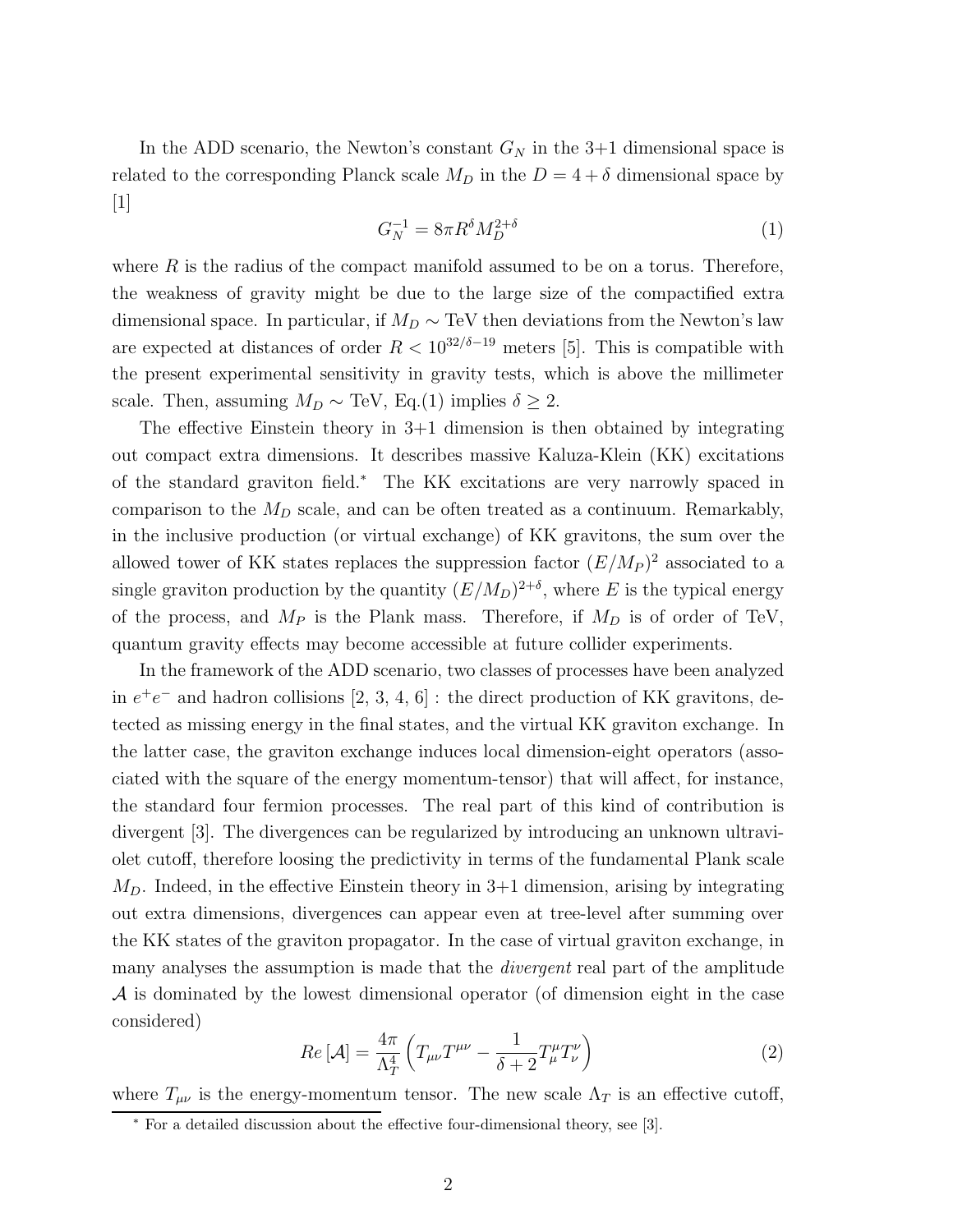assumed to be of order of  $M<sub>D</sub>$ , introduced to parametrize unknown new physics contributions in the ultraviolet region.

On the other hand, the imaginary part  $Im[\mathcal{A}]$  is finite, being connected to the branch-cut singularity of real graviton emission [3].

Up to now, phenomenological analyses have considered virtual KK graviton contributions to the standard model (SM) processes in kinematical regions far from the resonances of the SM spectrum. In this case, the leading contribution to the physical process is due to the interference of the amplitude  $Re[\mathcal{A}]$  with the real part of the corresponding SM amplitude, and is suppressed by  $(E/\Lambda_T)^4$ , where E (assumed to be  $E < \Lambda_T$ ) is the typical energy of the process.

On the other hand, when considering SM resonant processes interfering with virtual KK graviton graphs, the corresponding interference is dominated by  $Im[\mathcal{A}]$ . Hence, it is finite, and predictable in terms of the fundamental Plank scale  $M_D$ .

In this paper we study an example of the latter class of processes, that is the twofermion production in  $e^+e^-$  collisions,  $e^+e^- \to f\bar{f}$ , in the resonant region of the Z pole. We compute the *finite* interference of the SM amplitude with the  $e^+e^- \rightarrow G \rightarrow f\bar{f}$ amplitude (where  $G$  is a KK graviton), and provide a detailed analysis of this newphysics effect in the light of our present knowledge on four-fermion processes at LEP and SLD [7].

In the next section, we present the analytical and numerical results for the angular distributions and total cross sections for the process  $e^+e^- \to f\bar{f}$  at the Z pole, for both unpolarized and polarized initial beam and final states. We also discuss possible effects on the model-independent determination of the  $Z$  mass through the  $Z$  line shape. Section 3 is devoted to our conclusions.

# 2 Virtual-graviton effects on physical observables at the Z pole

We consider the two-fermion production in electron-positron collisions on the Z pole

$$
e^-(k_1)e^+(k_2) \to f(k_3)\bar{f}(k_4)
$$
\n(3)

where  $k_i$  are the particle momenta.

We want to compute the physical effects of the interference of the resonant Z diagram with the amplitude where a virtual KK graviton is exchanged in the schannel. We define the Mandelstam variables as  $s = (k_1 + k_2)^2 \sim M_Z^2$ ,  $t = (k_1 - k_3)^2$ ,  $u = (k_1 - k_4)^2$ , and neglect all the fermion masses.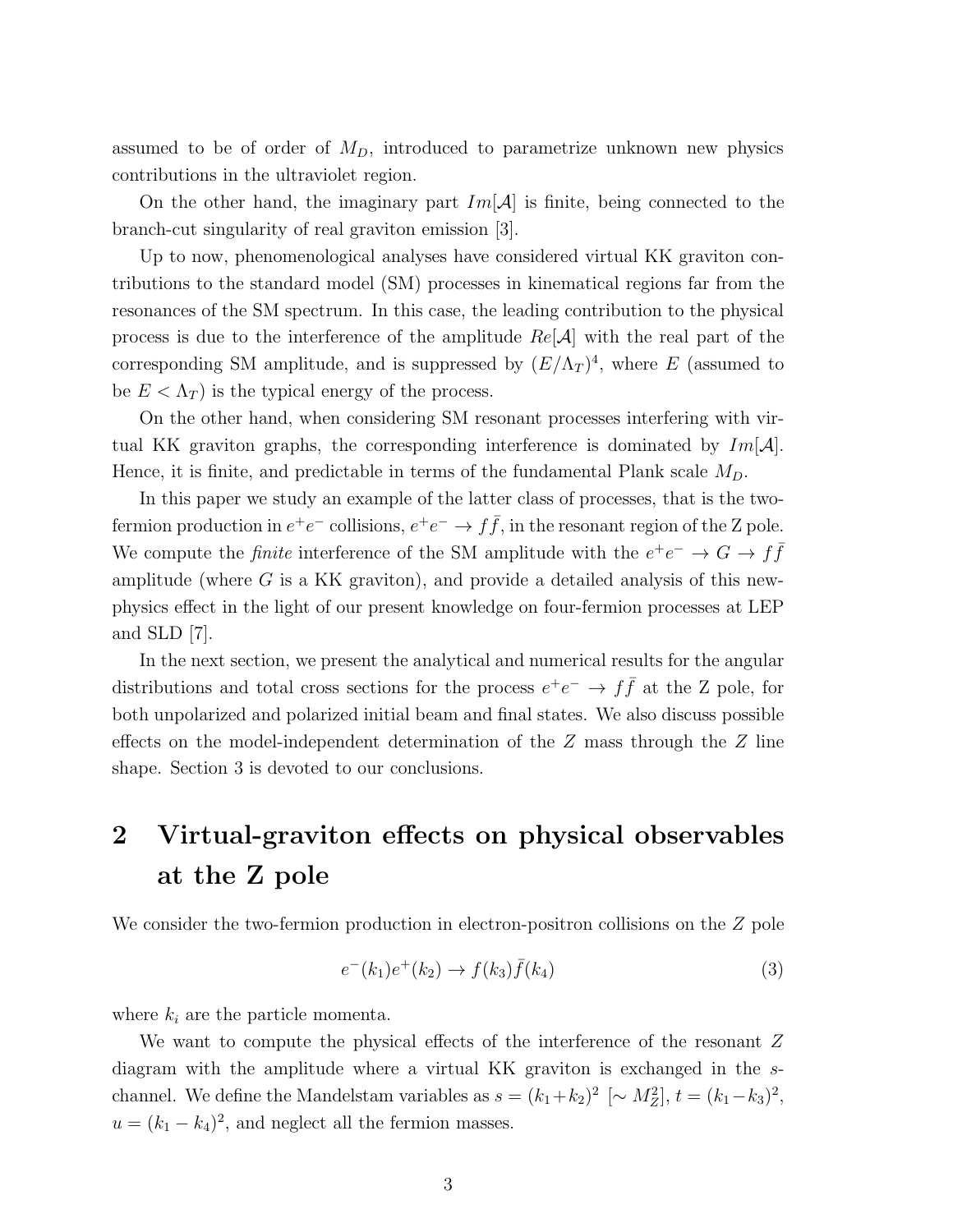The scattering amplitude in the momentum space of the graviton-mediated process is given by a sum over all KK modes [3]

$$
\mathcal{A} = \frac{1}{\bar{M}_P^2} \sum_n \left\{ T_{\mu\nu} \frac{P^{\mu\nu\alpha\beta}}{s - m_{G_n}^2} T_{\alpha\beta} + \frac{1}{3} \left( \frac{\delta - 1}{\delta + 2} \right) \frac{T_{\mu}^{\mu} T_{\nu}^{\nu}}{s - m_{G_n}^2} \right\},\tag{4}
$$

where  $\bar{M}_P$  is the reduced Plank mass  $(\bar{M}_P = M_P / \sqrt{8\pi})$ . The first term in Eq.(4) corresponds to graviton exchange, the second to scalars exchange, with masses  $m_{G_n}$ and  $m_{S_n}$ , respectively. The  $P^{\mu\nu\alpha\beta}$  is the projector of the graviton propagator, that in the unitary gauge is given by

$$
P^{\mu\nu\alpha\beta} = \frac{1}{2} \left( \eta^{\mu\alpha} \eta^{\nu\beta} + \eta^{\mu\beta} \eta^{\nu\alpha} \right) - \frac{1}{3} \eta^{\mu\nu} \eta^{\alpha\beta} + \dots \tag{5}
$$

where  $\eta^{\mu\nu}$  is the Minkowski metric and dots represent the terms proportional to the momentum of the graviton propagator. Since we are using the massless approximation for initial and final states, terms proportional to the trace of  $T_{\mu\nu}$  vanish. Terms in the graviton propagator that are proportional to the graviton momentum  $q_{\mu}$  vanish, too, being  $q^{\mu}T_{\mu\nu} = 0$ . Hence, Eq.(4) becomes

$$
\mathcal{A} = \mathcal{S}(s) T_{\mu\nu} T^{\mu\nu}, \quad \mathcal{S}(s) = \frac{1}{\bar{M}_P^2} \sum_n \frac{1}{s - m_{G_n}^2} \tag{6}
$$

The sum above can be easily computed in the continuum approximation for the KK graviton spectrum [3]

$$
S(s) = \frac{1}{M_D^{2+\delta}} \int d^{\delta}q \, \frac{1}{s - q_T^2} = \frac{\pi^{\frac{\delta}{2}}}{M_D^4} \Gamma(1 - \frac{\delta}{2}) \left( -\frac{s}{M_D^2} \right)^{\frac{\delta}{2} - 1} \tag{7}
$$

where we used  $m_{G_n}^2 = q_T^2$  $T_T^2$ , with  $q_T$  the graviton momentum orthogonal to the brane. In the interference with the resonant channel at the Z pole, only  $Im[\mathcal{S}(s)]$  will contribute, with [3]

$$
Im[\mathcal{S}(s)] = -\frac{\pi}{M_D^{2+\delta}} \frac{S_{\delta-1}}{2} s^{\frac{\delta-2}{2}}
$$
(8)

where, for  $\delta = 2n$ ,  $S_{\delta-1} = 2\pi^{n}/(n-1)!$  and, for  $\delta = 2n+1$ ,  $S_{\delta-1} = 2\pi^{n}/\prod_{k=0}^{n-1}(k+\frac{1}{2})$  $(\frac{1}{2}),$ with n integer. While the real part of  $S$  (that is not relevant in our case!) is divergent and must be regularized by introducing an external cut off that parametrizes unknown new physics contributions in the ultraviolet region, the imaginary part is finite and predictable, only depending on the D-dimensional Plank scale  $M_D$  and on the number of extra dimensions  $\delta$ . Indeed, the imaginary part is finite because it corresponds to the branch-cut singularity of real graviton emission.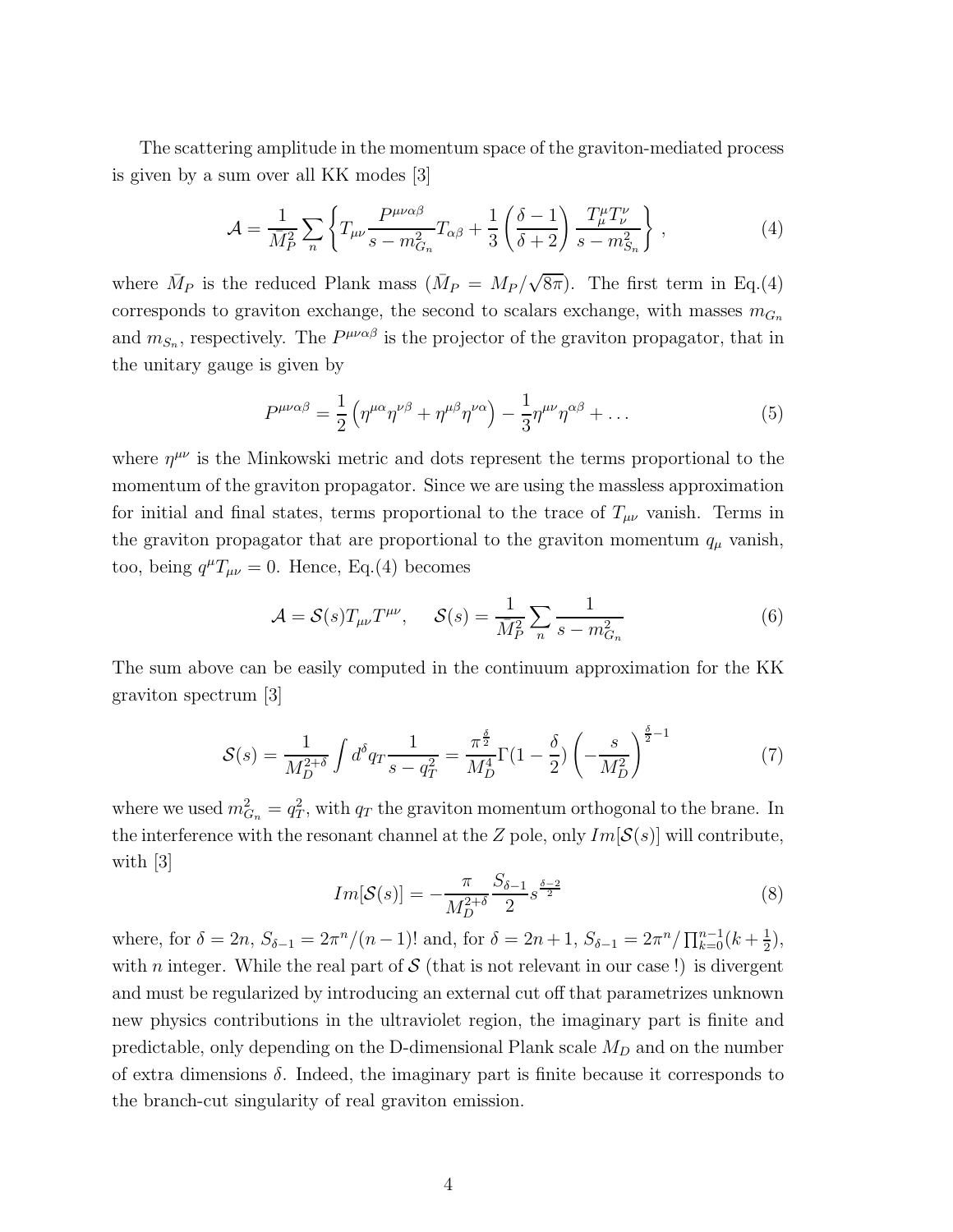We now present how the SM cross sections and distributions for the resonant process  $e^+e^- \rightarrow f\bar{f}$  (assuming f different from both  $e^-$  and  $\nu_e$ ) are modified after the inclusion of the interference with the virtual-graviton exchange. We will make a tree-level analysis, i.e. we will neglect non-leading effects in the SM amplitude, such as the s-channel photon exchange, initial-state radiation, and electroweak and strong corrections. Although such corrections will turn out to be in general larger than the virtual-graviton ones, we will assume that the main effect of the virtual-graviton amplitude arises from its interference with the tree-level SM amplitude. We will also neglect terms corresponding to the squared amplitude of the graviton exchange.

One can find how the SM differential distribution  $d\sigma_f/d\cos\theta$  for the process  $e^+e^- \rightarrow f\bar{f}$  is modified by interference terms with the graviton exchange, by means of Eq.(6) and Eq.(8). At the Z pole (i.e., for  $s = M_Z^2$ ), one gets the new contribution

$$
\frac{d\sigma_f^{\text{New}}}{d\cos\theta} = -\frac{N_c G_F S_{\delta-1}}{128\sqrt{2}} \left(\frac{M_Z}{M_D}\right)^{2+\delta} \left(\frac{M_Z}{\Gamma_Z}\right) \left\{g_A^e g_A^f \left(1 - 3\cos^2\theta\right) - 2g_V^e g_V^f \cos^3\theta\right\} (9)
$$

with  $\theta$  defined by  $t = -s(1 - \cos \theta)/2$ .  $G_F$  is the Fermi constant,  $\Gamma_Z$  is the Z total width,  $g_V^f = T_3^f - 2Q_f \sin^2 \theta_W$  and  $g_A^f = T_3^f$  are the standard vectorial and axial Z couplings (with  $T_3^e = -1/2$ ), and  $N_c = 3$  for quarks and 1 for leptons.

Correspondingly, the two-fermion cross section at the  $Z$  pole, is modified as follows

$$
\frac{d\sigma_f}{d\cos\theta} = \frac{9\pi}{2M_Z^2} \frac{\Gamma_{e^+e^-} \Gamma_{f\bar{f}}}{\Gamma_Z^2} S_f(\cos\theta)
$$
(10)

where

$$
S_f(x) = 1 + x^2 - \Delta_1 \left( 1 - 3x^2 \right) + 2A_e A_f \left( x + \Delta_2 x^3 \right), \tag{11}
$$

and  $\Gamma_{f\bar{f}}$  is the Z partial width into  $f\bar{f}$ ,  $\Gamma_{f\bar{f}} = \frac{N_c G_F M_Z^3}{6\pi\sqrt{2}} \left( \frac{g_V^f}{g_V^2} \right)$  $(y^{(f)}_I)^2 + (y^{(f)}_A)^2$ , and  $A_f =$  $2g_{\rm V}^f$  ${}_V^f g_A^f / \left( (g_V^f$  $\left\{ \int_{V}^{f} (y) \right\}^2 + \left( y_A^f \right)^2$ . The graviton-interference effects are confined in the coefficients  $\Delta_1$  and  $\Delta_2$  that are f-flavour dependent <sup>†</sup>, with

$$
\Delta_1 = R_\delta \frac{A_e A_f}{g_V^e g_V^f}, \qquad \Delta_2 = \frac{R_\delta}{g_A^e g_A^f}, \qquad (12)
$$

and

$$
R_{\delta} = \frac{\pi S_{\delta - 1}}{32\sqrt{2}G_F M_Z^2} \left(\frac{\Gamma_Z}{M_Z}\right) \left(\frac{M_Z}{M_D}\right)^{2 + \delta}.
$$
 (13)

In table 1, values of  $R_{\delta}$  are shown for  $\delta = 2, 3, 4, 5, 6$ , and  $M_D$  in the range  $(0.5, 3.0)$ TeV. The corresponding values of  $\Delta_1$  and  $\Delta_2$  for number of extra dimensions  $\delta = 2$ , in the three cases of final charged leptons, up-type quarks and down-type quarks, are given in table 2.

<sup>&</sup>lt;sup>†</sup>A superscript  $\Delta^f$  is understood wherever in the paper.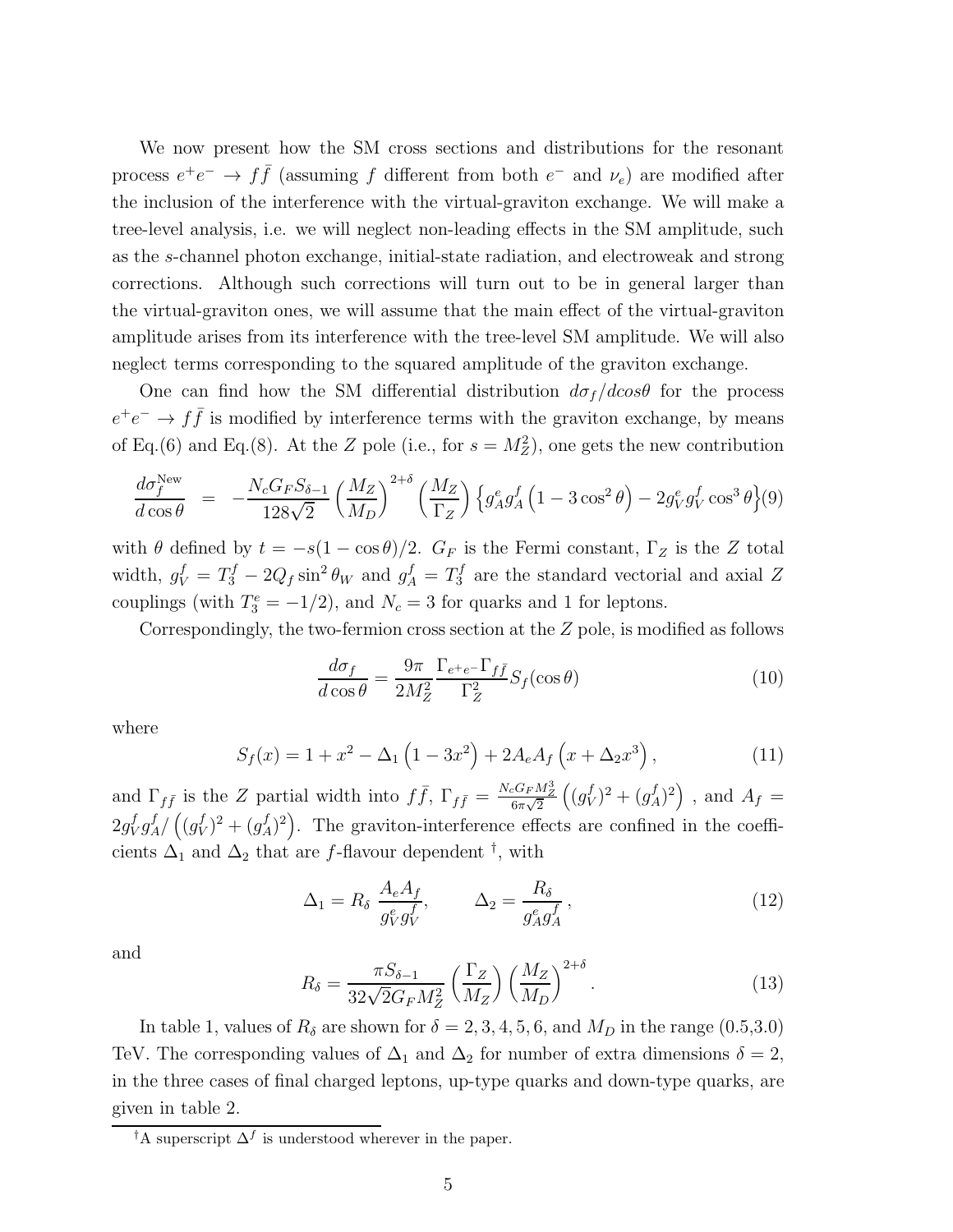| $\mid M_{D} \mid \mid R_{2}$ | $R_3$ | $R_4$ | $R_5$                                                                                                                    | $R_6$ |
|------------------------------|-------|-------|--------------------------------------------------------------------------------------------------------------------------|-------|
|                              |       |       | 0.5 $1.4 \times 10^{-4}$ $5.0 \times 10^{-5}$ $1.4 \times 10^{-5}$ $3.5 \times 10^{-6}$ $7.4 \times 10^{-7}$             |       |
|                              |       |       | 1   $8.5 \times 10^{-6}$   $1.6 \times 10^{-6}$   $2.2 \times 10^{-7}$   $2.7 \times 10^{-8}$   $2.9 \times 10^{-9}$     |       |
|                              |       |       | 2   $5.3 \times 10^{-7}$   $4.8 \times 10^{-8}$   $3.5 \times 10^{-9}$   $2.1 \times 10^{-10}$   $1.1 \times 10^{-11}$   |       |
|                              |       |       | 3    $1.1 \times 10^{-7}$   $6.4 \times 10^{-9}$   $3.0 \times 10^{-10}$   $1.2 \times 10^{-11}$   $4.4 \times 10^{-13}$ |       |

Table 1: Numerical values of  $R_{\delta}$  for  $\delta = 2, 3, 4, 5, 6$ , and for a few representative values of  $M_D$  expressed in TeV.

Note that the whole dependence on the number of extra dimensions  $\delta$  and on the D-dimensional Plank scale  $M_D$  is contained in  $R_\delta$ . Values of  $\Delta_1$  and  $\Delta_2$  for a larger number of extra dimensions  $\delta = 3, 4, 5, 6$  can be simply computed by multiplying the values in table 2 by the appropriate factors  $R_{3,4,5,6}/R_2$  obtained from table 1.

A first remarkable result in Eq.(10) is that the contribution of the Z-graviton interference in the total cross section at the Z pole exactly vanishes, after integrating the distributions  $(1 - 3\cos^2\theta)$  and  $(\cos^3\theta)$  in Eq.(11) over the full range  $(-1, 1)$  of  $\cos \theta$ . Indeed, this result holds in a larger class of processes. We found that the contribution to the total cross section of the interference of the (non-necessarily resonant) amplitude for the scattering  $e^+e^- \to f\bar{f}$  mediated by spin-1 fields in the schannel (either axially or vectorially coupled) with the amplitude mediated by a spin-2 field in the s-channel always vanishes.  $\frac{1}{2}$  Therefore, in the total cross section for the scattering  $e^+e^- \to f\bar{f}$ , with  $f \neq e, \nu_e$ , virtual graviton effects are suppressed, being due, at leading order, to the squared amplitude of the graviton-exchange channel.

On the other hand, the non-trivial effect of the graviton interference on angular distributions gives rise to cross-section variations with respect to the SM values, whenever non-uniform angular conditions are applied. For instance, a forward-backward symmetric angular cut along the beams gives rise to a  $\Delta_1$  dependence of the cross section on the  $Z$  resonance. An asymmetric cut produces a  $\Delta_2$  dependence, too.

Accordingly, we present now how the different asymmetries determined at LEP and SLD [7] are modified by the virtual-graviton interference at the Z pole. In particular, we first show how the SM predictions are modified for the forward-backward asymmetries  $A_{FB}^f$ . A non-vanishing effect is also found and shown in the cases of the left-right polarization asymmetries  $A_{LR}^f$ , the left-right forward-backward asymmetries  $A_{LR}^{FB}(f)$ , and the  $\tau$  polarization asymmetries  $P_{\tau}(\cos \theta)$ .

<sup>‡</sup>We checked that the results on fermion scattering mediated by virtual graviton exchanges in [3] satisfy this property.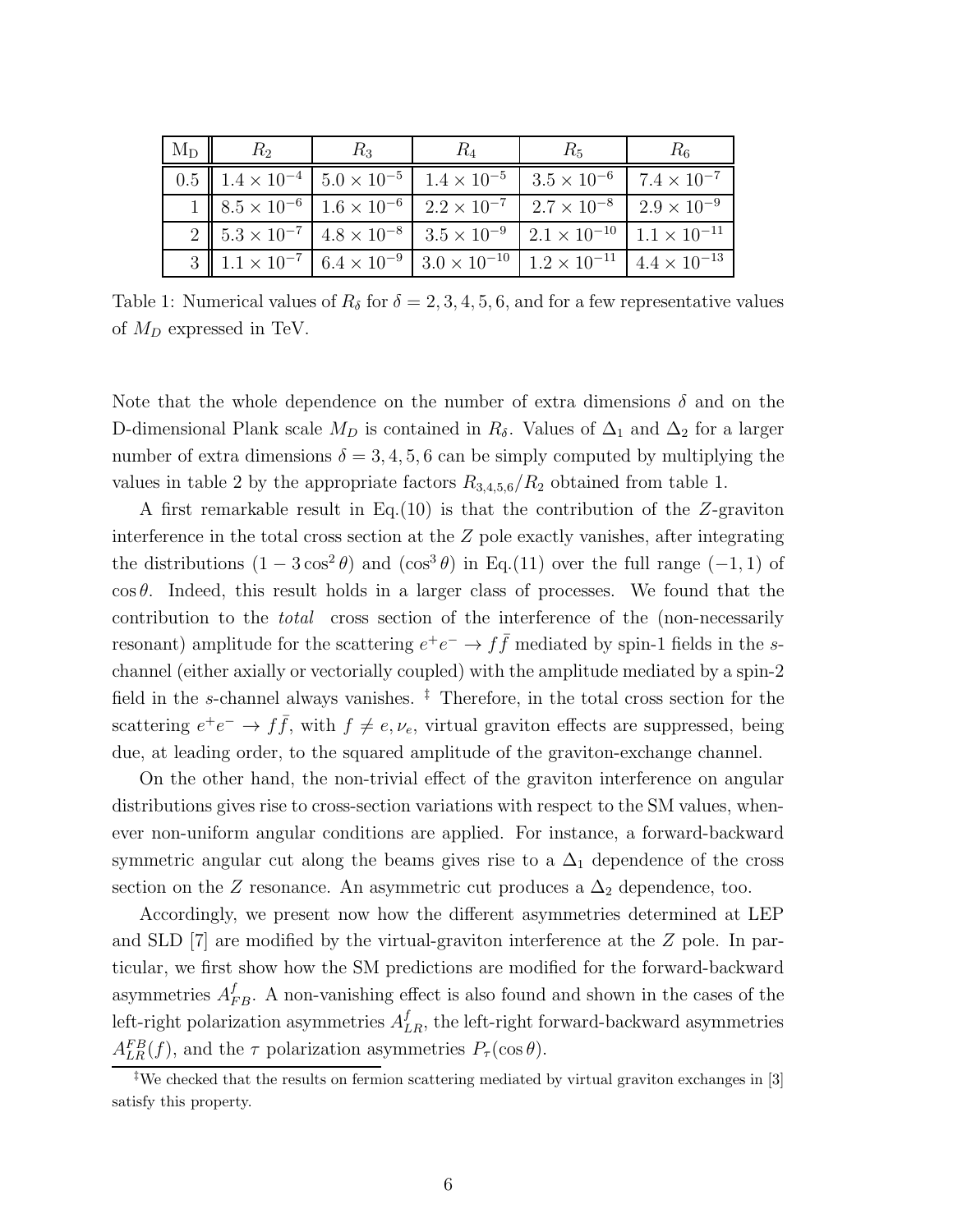| $M_D$          | $\Delta_1$            | $\Delta_2$            | $\Delta_1'$           | $\Delta'_2$           |
|----------------|-----------------------|-----------------------|-----------------------|-----------------------|
|                | charged leptons       |                       |                       |                       |
| 0.5            | $2.2 \times 10^{-3}$  | $5.4\times10^{-4}$    | $1.1 \times 10^{-3}$  | $1.1 \times 10^{-3}$  |
| $\mathbf{1}$   | $1.3\times10^{-4}$    | $3.4 \times 10^{-5}$  | $6.8 \times 10^{-5}$  | $6.8 \times 10^{-5}$  |
| $\overline{2}$ | $8.4\times10^{-6}$    | $2.1 \times 10^{-6}$  | $4.2 \times 10^{-6}$  | $4.2 \times 10^{-6}$  |
| 3              | $1.7 \times 10^{-6}$  | $4.2 \times 10^{-7}$  | $8.4 \times 10^{-7}$  | $8.4 \times 10^{-7}$  |
|                | $u - type$ quarks     |                       |                       |                       |
| 0.5            | $-1.9 \times 10^{-3}$ | $-5.4\times10^{-4}$   | $-9.5 \times 10^{-4}$ | $-1.1 \times 10^{-3}$ |
| $\mathbf{1}$   | $-1.2 \times 10^{-4}$ | $-3.4 \times 10^{-5}$ | $-5.9 \times 10^{-5}$ | $-6.8\times10^{-5}$   |
| $\overline{2}$ | $-7.4\times10^{-6}$   | $-2.1 \times 10^{-6}$ | $-3.7 \times 10^{-6}$ | $-4.2\times10^{-6}$   |
| 3              | $-1.5\times10^{-6}$   | $-4.2 \times 10^{-7}$ | $-7.3 \times 10^{-7}$ | $-8.4 \times 10^{-7}$ |
|                | $d$ – type quarks     |                       |                       |                       |
| 0.5            | $1.5\times10^{-3}$    | $5.4 \times 10^{-4}$  | $7.4 \times 10^{-4}$  | $1.1 \times 10^{-3}$  |
| $\mathbf{1}$   | $9.1 \times 10^{-5}$  | $3.4 \times 10^{-5}$  | $4.6 \times 10^{-5}$  | $6.8 \times 10^{-5}$  |
| $\overline{2}$ | $5.7 \times 10^{-6}$  | $2.1 \times 10^{-6}$  | $2.9 \times 10^{-6}$  | $4.2 \times 10^{-6}$  |
| 3              | $1.1 \times 10^{-6}$  | $4.2\times10^{-7}$    | $5.7 \times 10^{-7}$  | $8.4 \times 10^{-7}$  |

Table 2: Numerical values of the coefficients  $\Delta_{1,2}$ , and  $\Delta'_{1,2}$ , defined in eqs.(12) and (23), respectively, for final states of different flavors and  $\delta = 2$ . Some representative values of  $M_D$  (expressed in TeV) are assumed.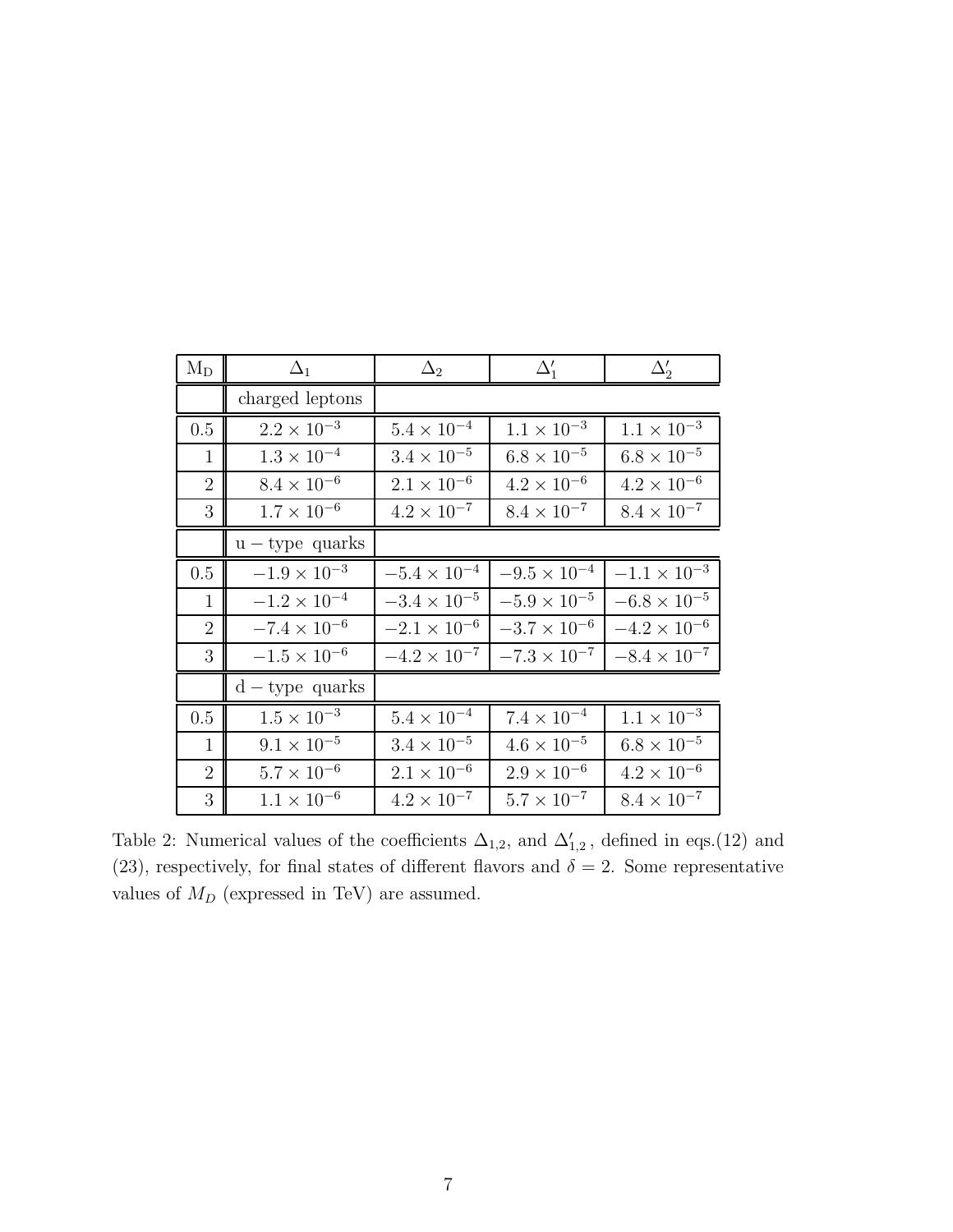For the forward-backward asymmetry  $A_{FB}^f$ , defined as

$$
A_{FB}^f = \frac{1}{\sigma_f} \left[ \int_0^1 \left( \frac{d\sigma_f}{d\cos\theta} \right) d\cos\theta - \int_{-1}^0 \left( \frac{d\sigma_f}{d\cos\theta} \right) d\cos\theta \right] , \qquad (14)
$$

we obtain by  $Eq.(10)$ 

$$
A_{FB}^f = \frac{3}{4} A_e A_f \left( 1 + \frac{\Delta_2}{2} \right) . \tag{15}
$$

Since  $\Delta_1$  in Eq.(11) multiplies a cos θ-even term, the  $\Delta_1$  dependence drops in the  $A_{FB}^f$  definition. The numerical deviation from the  $A_{FB}^f$  standard-model value can be obtained by Eq.(15) from the  $\Delta_2$  values shown in table 2. For  $\delta \geq 2$  and  $M_D > 1$ TeV, one gets  $|\Delta_2|$  < 10<sup>-4</sup> for any flavour f. Hence, the virtual-graviton interference gives rise to a deviation in  $A_{FB}^f$  that is much smaller than its present experimental error (about 1% [7]) from the LEP experiments.

One could think about a new kind of asymmetry that maximizes the sensitivity to the graviton-Z interference. In Eq.(11), the SM distribution in  $\cos \theta$  has an even part  $[(1 + \cos^2 \theta)]$  and an odd part  $[\cos \theta]$  that behave differently from the gravitoninterference even part  $[1 - 3\cos^2\theta]$  and odd part  $[\cos^3\theta]$ , respectively. Then, it is possible to define a new angular asymmetry  $A_G^f$  which vanishes at the tree-level in SM,

$$
A_G^f = \frac{1}{\sigma_f} \left[ \int_{-c^*}^0 \left( \frac{d\sigma_f}{d\cos\theta} \right) d\cos\theta - \int_{-1}^{-c^*} \left( \frac{d\sigma_f}{d\cos\theta} \right) d\cos\theta \right] + \frac{1}{\sigma_f} \left[ \int_0^{c^*} \left( \frac{d\sigma_f}{d\cos\theta} \right) d\cos\theta - \int_{c^*}^1 \left( \frac{d\sigma_f}{d\cos\theta} \right) d\cos\theta \right],
$$
 (16)

where  $c^* = -(1 + \sqrt{2})^{-1/3} + (1 + \sqrt{2})^{1/3}$  is the (unique) real solution of the equation

$$
\int_0^{c^*} (1+x^2)dx - \int_{c^*}^1 (1+x^2)dx = 0,
$$
\n(17)

corresponding to  $\theta^* = \arccos c^* \approx 53^0$ . From Eq.(10), one then gets for  $A_G^f$  a maximal sensitivity to graviton effects

$$
A_G^f \simeq -0.5764 \; \Delta_1 \,. \tag{18}
$$

Note that, although the  $A_G^f$  angular asymmetry shows maximal sensitivity to the graviton interference at tree level, the inclusion of angular-dependent electroweak radiative corrections can (at least partly) spoil the goodness of the definition in Eq.(16). We do not go further into this point, and leave it as a suggestion for new analysis of experimental data.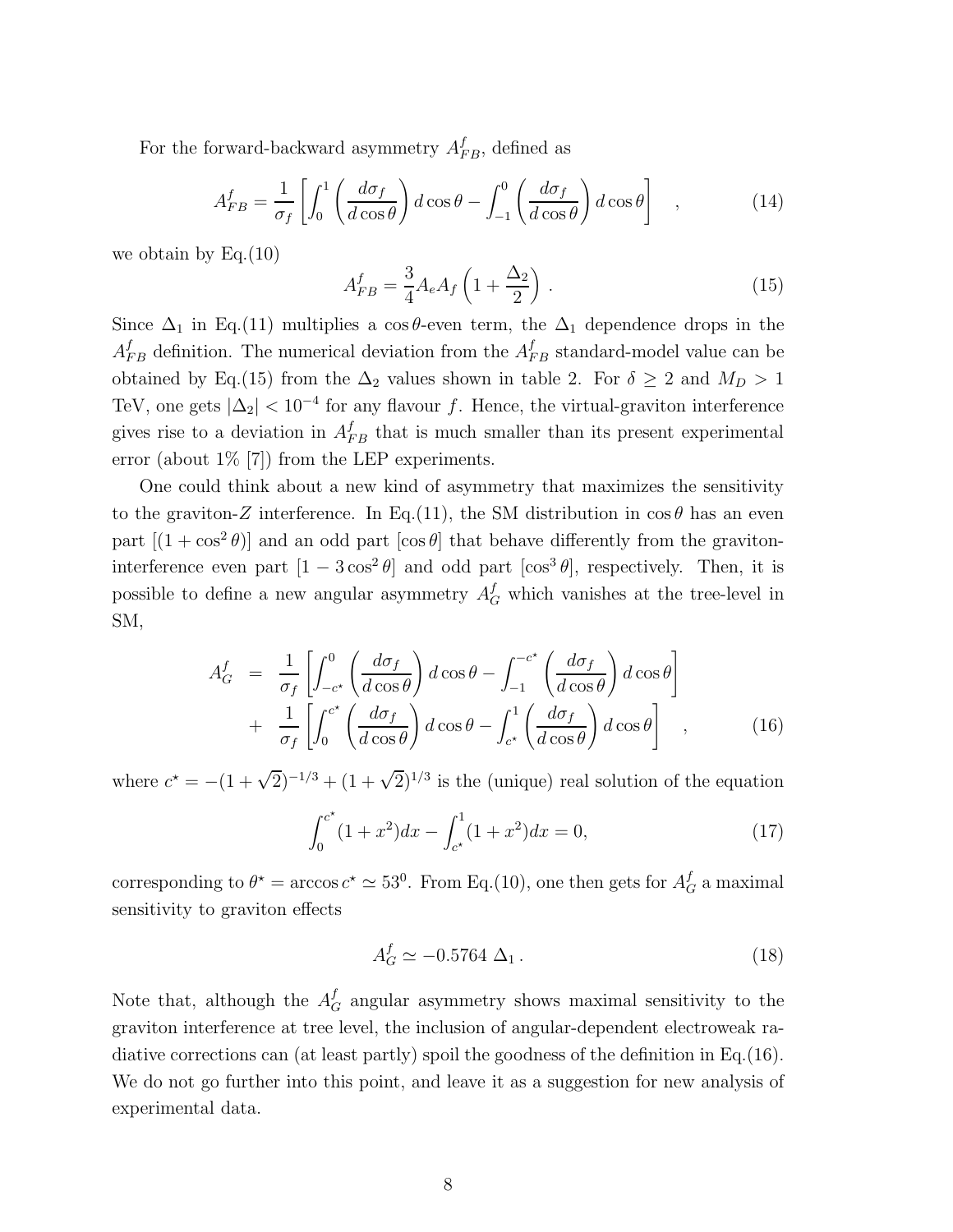We are now going to consider the cross-section at the  $Z$  pole, for a longitudinally polarized electron beam. Eq.(10) can be easily generalized to the case of an electron beam with polarization  $\psi_p = P_e \psi$  (with the projector  $P_e = (1 + p_e \gamma_5)/2$ ) as follows

$$
\frac{d\sigma_f(p_e)}{d\cos\theta} = \frac{9\pi}{2M_Z^2} \frac{\Gamma_{e^+e^-}\Gamma_{f\bar{f}}}{\Gamma_Z^2} \hat{S}_f(\cos\theta, p_e)
$$
\n
$$
\hat{S}_f(x, p_e) = (1 - p_e A_e) \left(1 + x^2 - \hat{\Delta}_1(p_e) \left(1 - 3x^2\right)\right)
$$
\n
$$
+ 2A_f \left(A_e - p_e\right) \left(x + \hat{\Delta}_2(p_e)x^3\right)
$$
\n(19)

where the coefficients  $\hat{\Delta}_1(p_e)$ , and  $\hat{\Delta}_2(p_e)$ , are given by

$$
\hat{\Delta}_1(p_e) = R_{\delta} \frac{A_e A_f}{(1 - p_e A_e)} \left( \frac{1}{g_V^e g_V^f} - \frac{p_e}{g_A^e g_V^f} \right),
$$
\n
$$
\hat{\Delta}_2(p_e) = R_{\delta} \frac{A_e}{(A_e - p_e)} \left( \frac{1}{g_A^e g_A^f} - \frac{p_e}{g_V^e g_A^f} \right).
$$
\n(20)

Note that  $\hat{\Delta}_{1,2}(p_e=0) = \Delta_{1,2}$ , and  $\hat{S}_f(x,0) = S_f(x)$ . For instance, for  $M_D = 1$  TeV,  $\delta = 2$ , and charged-lepton final states, one has, for  $p_e = 1$ ,  $\hat{\Delta}_1 = 1.5 \times 10^{-4}$  and  $\hat{\Delta}_2 = 7.4 \times 10^{-5}$ , while, for  $p_e = -1$ ,  $\hat{\Delta}_1 = 1.2 \times 10^{-4}$  and  $\hat{\Delta}_2 = 6.3 \times 10^{-5}$ .

From Eq.(19), using the polarized total cross section  $\sigma_f(p_e)$  (that, as in the  $\sigma_f$ case, is graviton-interference independent), one can determine the differential leftright asymmetry, defined as

$$
\frac{dA_{LR}^f(p_e)}{d\cos\theta} = \frac{1}{\sigma_f(p_e) + \sigma_f(-p_e)} \left( \frac{d\sigma_f(-p_e)}{d\cos\theta} - \frac{d\sigma_f(p_e)}{d\cos\theta} \right). \tag{21}
$$

The result is

$$
\frac{dA_{LR}^f(p_e)}{d\cos\theta} = \frac{3}{8}p_e \left\{ A_e \left( 1 + \cos^2\theta - \Delta_1' \left( 1 - 3\cos^2\theta \right) \right) + 2A_f \left( \cos\theta + \Delta_2' \cos^3\theta \right) \right\},\tag{22}
$$

where  $\Delta'_1$  and  $\Delta'_2$  are given by

$$
\Delta_1' = R_\delta \left( \frac{A_f}{g_A^e g_V^f} \right) = \left( \frac{g_V^e}{g_A^e A_e} \right) \Delta_1, \qquad \Delta_2' = R_\delta \left( \frac{A_e}{g_V^e g_A^f} \right) = \left( \frac{g_A^e A_e}{g_V^e} \right) \Delta_2. \tag{23}
$$

Numerical values of  $\Delta'_1$  and  $\Delta'_2$  for  $\delta = 2$ , and different final states, are reported in table 2. One gets, for  $\delta \geq 2$  and  $M_D > 1$  TeV,  $|\Delta'_{1,2}| < 10^{-4}$  for any flavour f. In the total left-right asymmetry, the Z-graviton contribution vanishes, and one recovers the SM tree-level value  $A_{LR}^f(p_e) = p_e A_e$ . As discussed previously, the pattern of electroweak radiative corrections could alter these leading-order results in a nontrivial way.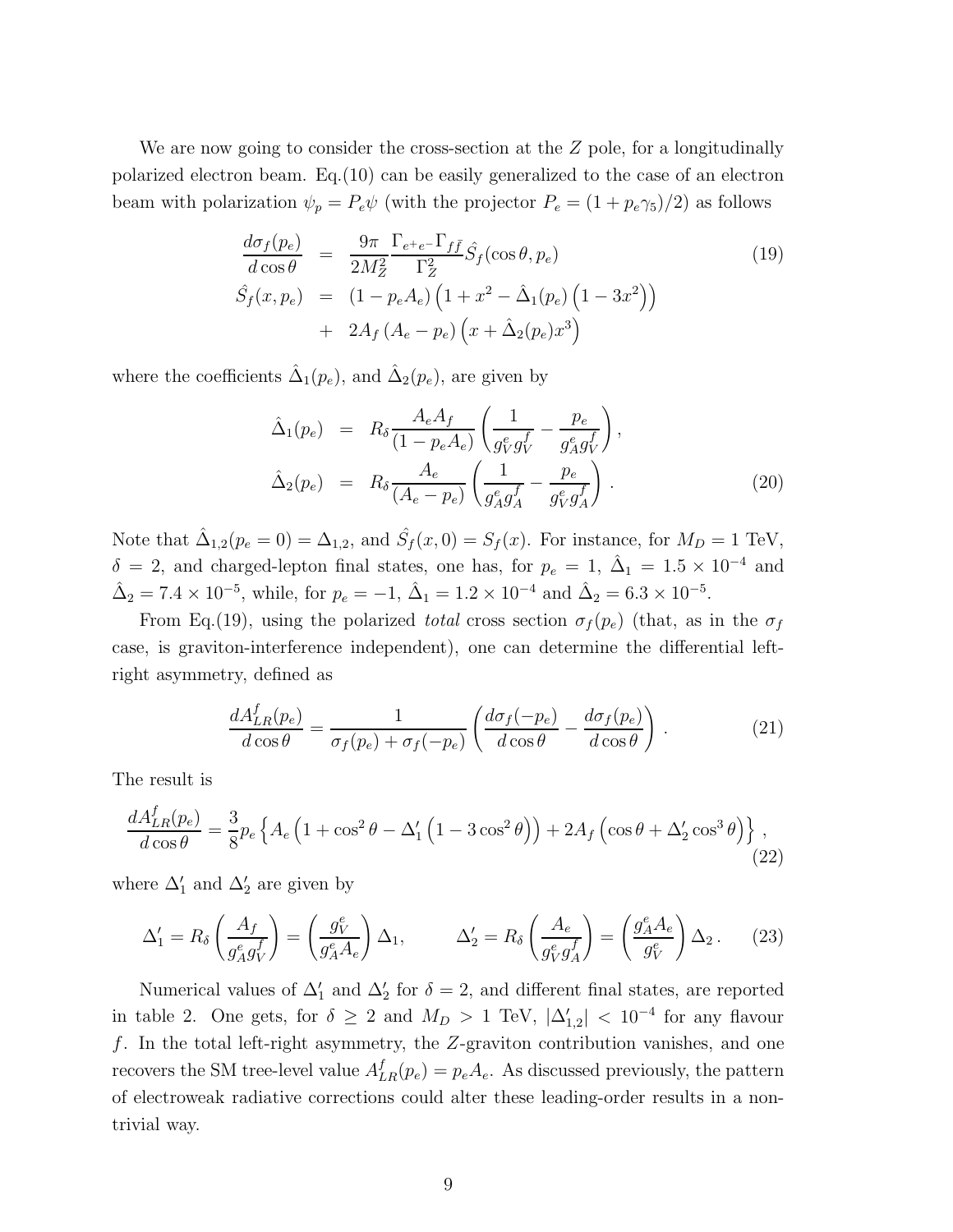The left-right forward-backward asymmetry, defined as

$$
A_{LR}^{FB}(f) = \int_0^1 \left( \frac{dA_{LR}^f(p_e)}{d\cos\theta} \right) d\cos\theta - \int_{-1}^0 \left( \frac{dA_{LR}^f(p_e)}{d\cos\theta} \right) d\cos\theta, \tag{24}
$$

has been also measured at SLC. For this observable, we obtain the following modification of the SM value

$$
A_{LR}^{FB}(f) = \frac{3}{4} p_e A_f \left( 1 + \frac{\Delta_2'}{2} \right) \,. \tag{25}
$$

Also in this case, the graviton-interference effects are much below the experimental errors [7]. Here, too, one could try to introduce "most sensitive" variables of the kind of  $A_G^f$  suggested in Eq.(16), hence getting a new asymmetry proportional to  $\Delta'_1$ .

We complete now the list of the asymmetries measured at LEP/SLC, by considering the  $\tau$  polarization asymmetry, that is defined as

$$
P_{\tau}(\cos \theta) = \frac{d\sigma_{\tau}^{R}(\cos \theta) - d\sigma_{\tau}^{L}(\cos \theta)}{d\sigma_{\tau}^{R}(\cos \theta) + d\sigma_{\tau}^{L}(\cos \theta)}
$$
(26)

where  $d\sigma_\tau^R(\cos\theta)$  and  $d\sigma_\tau^L(\cos\theta)$  stand for the differential cross sections  $\frac{d\sigma_\tau}{d\cos\theta}(p_\tau)$  for the production of a right-handed ( $p_\tau = 1$ ) and a left-handed ( $p_\tau = -1$ )  $\tau$ -lepton, respectively. The effect of the graviton interference at the Z pole gives in this case

$$
P_{\tau}(\cos\theta) = -\frac{A_{\tau} \left(1 + \cos^{2}\theta - \Delta_{1}'\left(1 - 3\cos^{2}\theta\right)\right) + 2A_{e} \left(\cos\theta + \Delta_{2}'\cos^{3}\theta\right)}{1 + \cos^{2}\theta - \Delta_{1}\left(1 - 3\cos^{2}\theta\right) + 2A_{e}A_{\tau}\left(\cos\theta + \Delta_{2}\cos^{3}\theta\right)}
$$
(27)

Here, too, the virtual graviton effect is far from being detectable with the present experimental precision [7].

Finally, we want to discuss the possibility how the Z-graviton interference affects the model-independent determination of  $M_Z$  from the Z line shape [8]. We showed that the *total* cross section on the  $Z$  resonance is not altered at tree level by  $Z$ -graviton interference effects. On the other hand, any cross section measurement is affected by angular cuts that will give rise to finite effects.

The numerical value of the Z mass is closely related to the peak position of the Z line shape. In the resonant region around the Z pole, the differential cross section is given by

$$
\frac{d\sigma_f}{d\cos\theta} = \left(\frac{9\pi}{2M_Z^2} \frac{\Gamma_{e^+e^-}\Gamma_{f\bar{f}}}{\Gamma_Z^2}\right) F(s) \left\{1 + \cos^2\theta + 2A_eA_f\cos\theta - G(s)\left[\Delta_1\left(1 - 3\cos^2\theta^2\right) - 2A_eA_f\Delta_2\cos^3\theta\right]\right\},
$$
\n(28)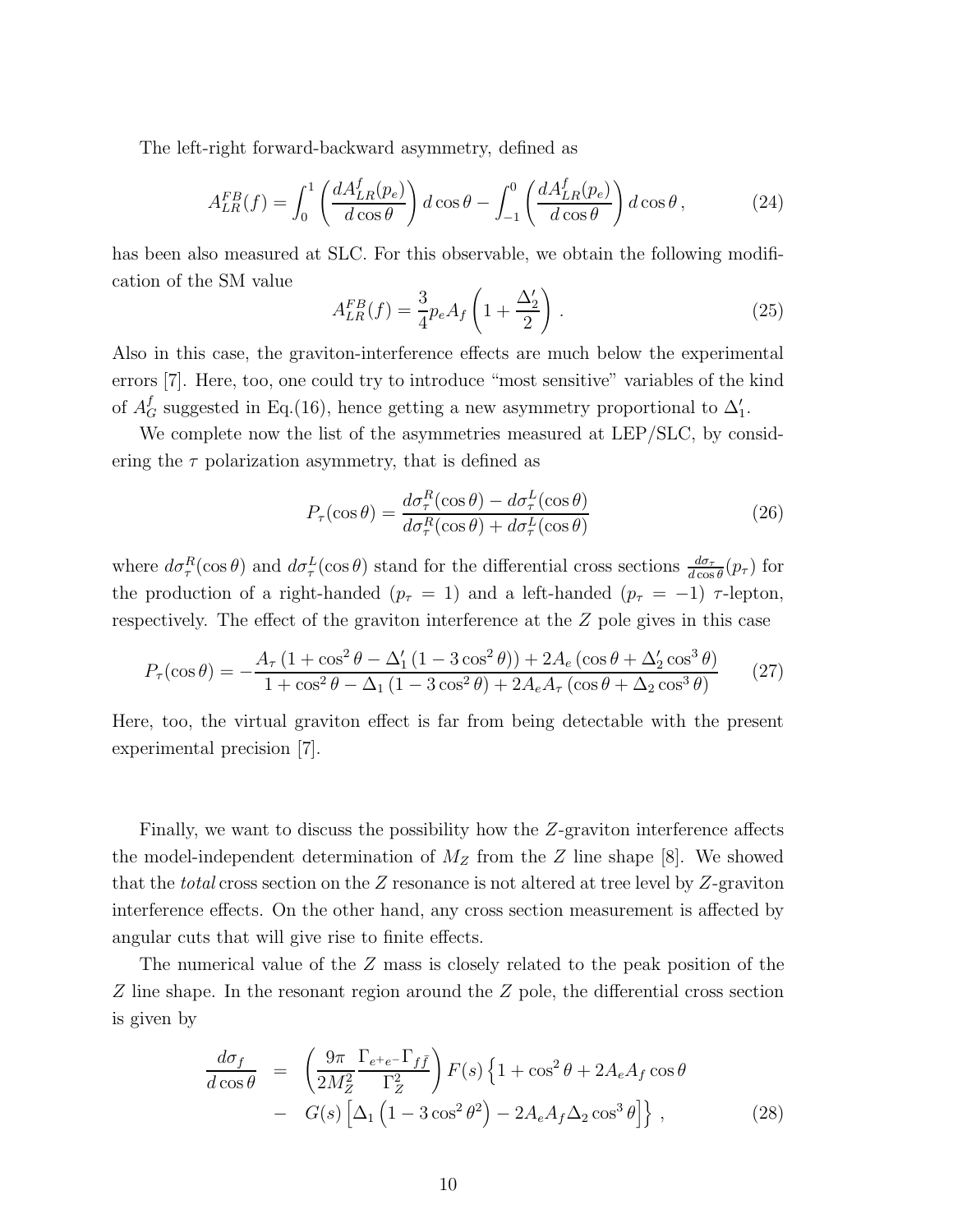with  $\Delta_1$  and  $\Delta_2$  defined in Eq.(12). The function  $F(s)$  is the usual Breit-Wigner resonance shape that is used at LEP to fit the Z mass value [9], while  $G(s)$  arises from the Z-graviton interference, and can modify the Breit-Wigner shape

$$
F(s) = \frac{s\Gamma_Z^2}{(s - M_Z^2)^2 + M_Z^2 \Gamma_Z^2}, \quad G(s) = \left(\frac{s}{M_Z^2}\right)^{\frac{\delta}{2}}.
$$
 (29)

We are neglecting the contribution of the real part of the graviton mediated amplitude, that is suppressed with respect to its imaginary part by terms of order  $(s - M_Z^2)/M_Z^2$ . After integrating over the polar angle the differential cross section in Eq.(28) over the interval  $(-c', c')$  [with  $0 < c' < 1$ ], one gets

$$
\sigma_f^{c'}(s) = \left(\frac{9\pi}{2M_Z^2} \frac{\Gamma_{e^+e^-} \Gamma_{f\bar{f}}}{\Gamma_Z^2}\right) F(s) \left\{I_1 - I_2 \Delta_1 G(s)\right\}
$$
  
\n
$$
I_1 = \int_{-c'}^{c'} dx \left(1 + x^2\right), \quad I_2 = \int_{-c'}^{c'} dx \left(1 - 3x^2\right).
$$
 (30)

The effect of the Z-graviton interference arises when considering angular cuts  $c' < 1$ , while, for  $c' = 1$ , one has  $I_2 = 0$ , and no effect on the Breit-Wigner shape is observed.

Then, in order to estimate the shift of the value of fitted Z mass due to gravitoninterference, one has to determine how much the position of the maximum of  $\sigma_f^{c'}$  $_{f}^{c^{\prime}}(s)$  is modified by the function  $G(s)$ . To do that, one has to solve the equation  $\frac{d}{ds}\sigma_f^{c'}$  $f'(s) = 0.$ By Eq.(30), this is equivalent to solve the equation

$$
F'(s)\left(1 - \frac{\Delta_1 I_2}{I_1} G(s)\right) - F(s)G'(s)\frac{\Delta_1 I_2}{I_1} = 0\,,\tag{31}
$$

where the primed indices indicate the first derivative with respect to s. To find the solution of Eq.(31), it is convenient to use perturbation theory in the parameter  $\Delta_1$ . At the first order in  $\Delta_1$ , we make the ansatz that the maximum of the gravitonmodified distribution is at the Z mass value

$$
\bar{M}_Z^2 = \hat{M}_Z^2 + \delta_{M_Z^2},\tag{32}
$$

where  $\hat{M}^2_Z$  is the peak position of the Breit-Wigner distribution  $F(s)$  [that is  $F'(\hat{M}^2_Z)$  = 0 and  $\hat{M}_Z^2 = M_Z^2 \sqrt{1 + \Gamma_Z^2 / M_Z^2}$ , and  $\delta_{M_Z^2}$  is of order of  $\mathcal{O}(\Delta_1)$ . By substituting  $s = \bar{M}_Z^2$ in Eq.(31), making an expansion in  $\delta_{M_Z^2}$ , and retaining only the first-order terms, one has,

$$
\delta_{M_Z^2} = -\frac{\Gamma_Z^2 \delta \Delta_1}{4} \left(\frac{I_2}{I_1}\right) \left(1 + \mathcal{O}\left(\frac{\Gamma_Z^2}{M_Z^2}\right)\right). \tag{33}
$$

The shift in the Z peak turns out to be quite small, since, it is not proportional to the squared Z mass, but to the squared Z width. Keeping only the leading term in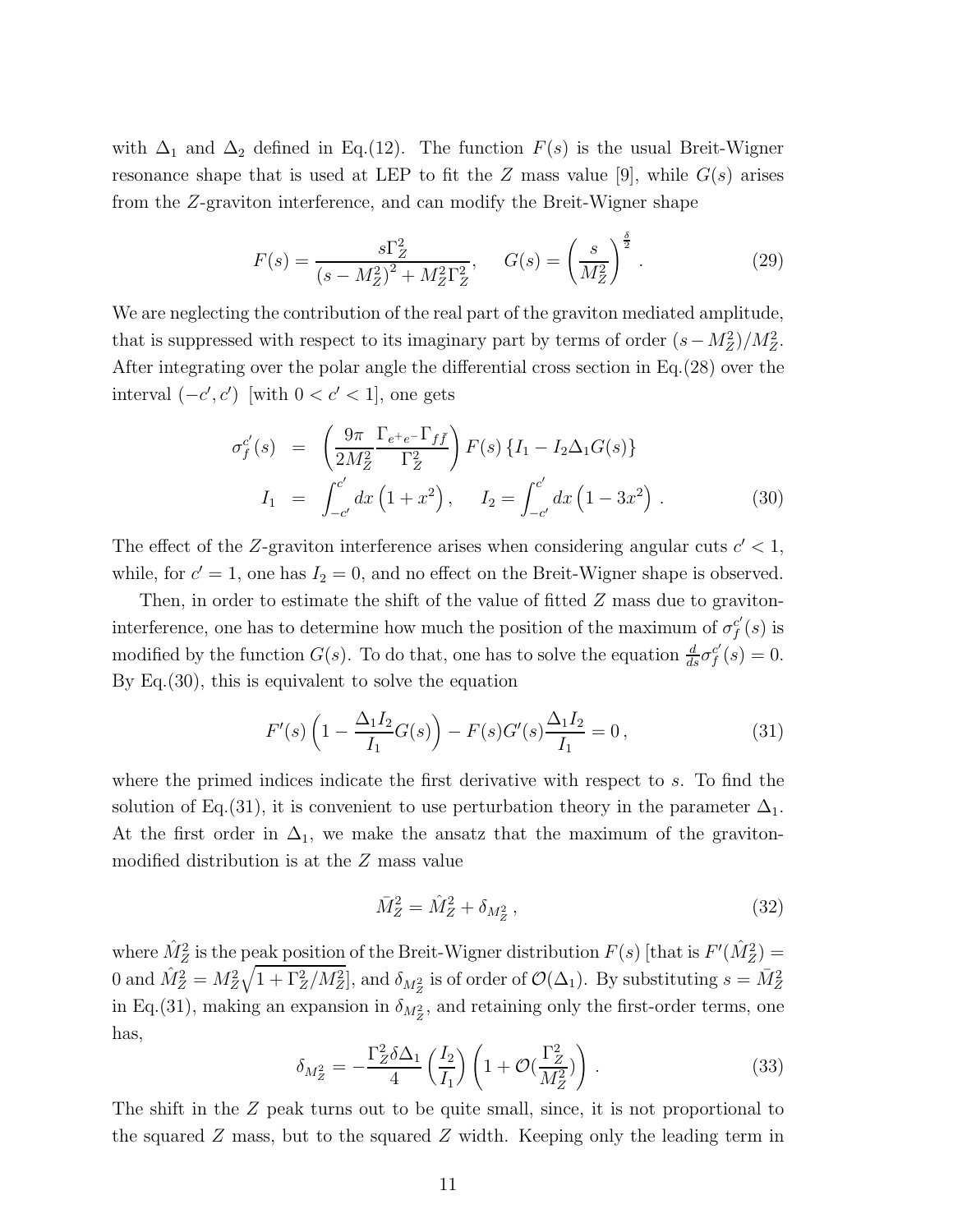the  $\Gamma_Z^2/M_Z^2$  expansion, we find that  $M_Z$  is shifted by the quantity

$$
\Delta M_Z = -\frac{\Gamma_Z^2 \Delta_1 \delta}{8M_Z} \left(\frac{I_2}{I_1}\right). \tag{34}
$$

Of course the shift is critically dependent on the angular cuts entering into the integrals  $I_{1,2}$ . For  $c' = 1/\sqrt{3}$ ,  $\delta = 2$ ,  $M_D = 1$  TeV, and charged-lepton final states, the Z-graviton interference shifts the Z resonance peak by about –1.4 keV. For up-type and down-type quarks, the shift is about  $1.2 \text{ keV}$  and  $-1.0 \text{ keV}$ , respectively. The different sign for different final states would partly cancel the effect, that is anyhow much smaller than the present  $M_Z$  experimental error (2.1 MeV [9]).

# 3 Conclusions

In scenarios with quantum gravity propagating in large extra dimensions, we computed the effects of the interference of the virtual KK graviton-exchange amplitude with the resonant amplitude on the Z pole, on  $e^+e^- \to f\bar{f}$  physical observables. Remarkably, results are finite and predictable in terms of the fundamental D-dimensional Plank scale  $M_D$ . The corresponding effect on total cross sections at tree-level vanishes, and this result remains valid for  $e^+e^- \to f\bar{f}$  (with  $f \neq e, \nu_e$ ) far from the Z resonance. On the other hand, non-trivial modifications of the angular distributions give rise to finite effects whenever angular cuts are applied, and Z-graviton interferences contribute to the forward-backward asymmetries. We also computed initial and final polarization asymmetries. In general, the relative magnitude of the Z-graviton interference effects on all these observables is of the order 10−<sup>4</sup> for number of extra dimensions equal to 2 and  $M_D \sim 1$  TeV, that is 2 orders of magnitude smaller than the present experimental errors. Even a future linear collider operating in the GigaZ mode [10] (that is expected to improve the errors on many Z-pole precision measurements by about an order of magnitude) seems not to be sensitive enough to detect such effects.

Finally, we discussed the shift in  $M_Z$  from the model-independent determination due to the modification of the Breit-Wigner resonant shape. Shifts in  $M_Z$  are found at most of the order 1 keV. In conclusion, although appealing on theoretical grounds, virtual graviton exchanges do not presently affect Z-resonance observables at a detectable level.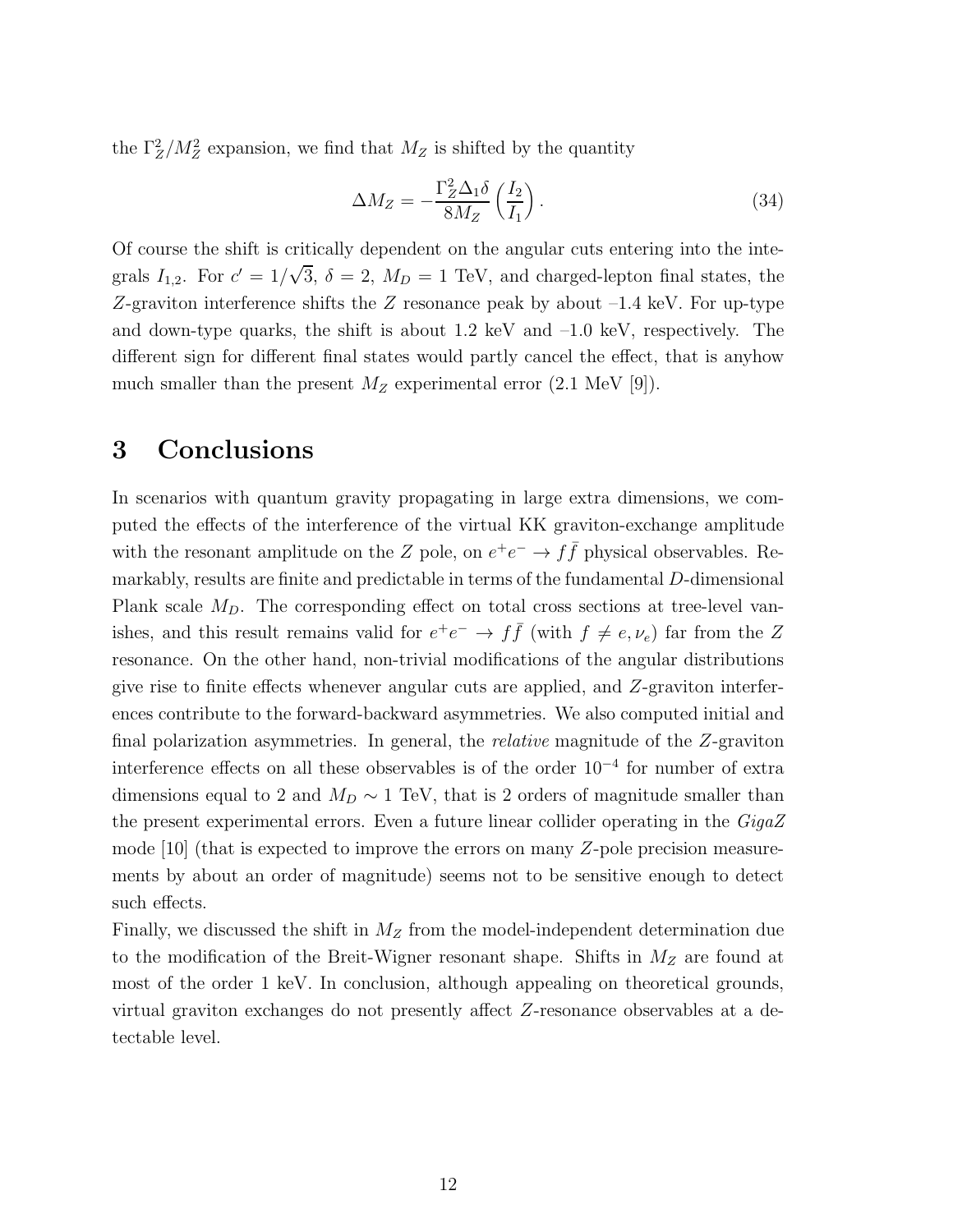### Acknowledgments

We would like to thank Gian Giudice and Riccardo Rattazzi for useful discussions. E.G. and A.D. would also like to thank the Physics Department of University of Roma "La Sapienza" for its kind of hospitality during the preparation of this work. A.D. also thanks Academy of Finland (project number 48787) for financial support.

# References

- [1] N. Arkani-Hamed, S. Dimopoulos, and G. Dvali, Phys. Lett. B429 (1998) 263.
- [2] I. Antoniadis, N. Arkani-Hamed, S. Dimopoulos, and G. Dvali, Phys. Lett. B436 (1998) 257.
- [3] G. F. Giudice, R. Rattazzi, and J. D. Wells, Nucl. Phys. B 544 (1999) 3.
- [4] N. Arkani-Hamed, S. Dimopoulos, and G. Dvali, Phys. Rev. D 59 (1999) 086004; T. Han, J. D. Lykken, and R. Zhang, Phys. Rev. D 59 (1999) 105006; E. A. Mirabelli, M. Perelstein, and M. E. Perskin, Phys. Rev. Lett. 82 (1999) 2236; J. L. Hewett, Phys. Rev. Lett. **82** (1999) 4765; C. Balázs, H.-J. He, W. W. Repko, C.-P. Yuan, Phys. Rev. Lett. 83 (1999) 2112; E. Dudas and J. Mourad, Nucl. Phys. B 575 (2000) 3; E. Accomando, I. Antoniadis, and K. Benakli, Nucl. Phys. B 579 (2000) 3; S. Cullen, M. Perelstein, and M. E. Peskin, Phys. Rev. D 62 (2000) 055012; W. D. Goldberger and M. B. Wise, Phys. Lett. B475 (2000) 275; B. Grzadkowski and J.F. Gunion, Phys. Lett. B473 (2000) 50; G. F. Giudice, R. Rattazzi, and J. D. Wells, Nucl. Phys. B 630 (2002) 293; Nucl. Phys. B 595 (2001) 250; H. Davoudiasl, J. L. Hewett, and T. G. Rizzo Phys. Rev. Lett. 84 (2000) 2080; Phys. Lett. B473 (2000) 43; Phys. Rev. D63 (2001) 075004; T. G. Rizzo, Phys. Rev. D64 (2001) 095010; E. Gabrielli and B. Mele, hep-ph/0205099; E. Dvergsnes, P. Osland, and N. Ozturk, hep-ph/0207221.
- [5] S. Dimopoulos and G. F. Giudice, Phys. Lett. B379 (1996) 105 J.C. Long, H. W. Chan and J. C. Price, Nucl.Phys.B539:23-34,1999.
- [6] G. Landsberg, arXiv:hep-ex/0105039, and references therein.
- [7] The LEP Collaborations, the LEP Electroweak Working Group and the SLD Heavy Flavour Group, preprint LEPEWWG/2002/01.